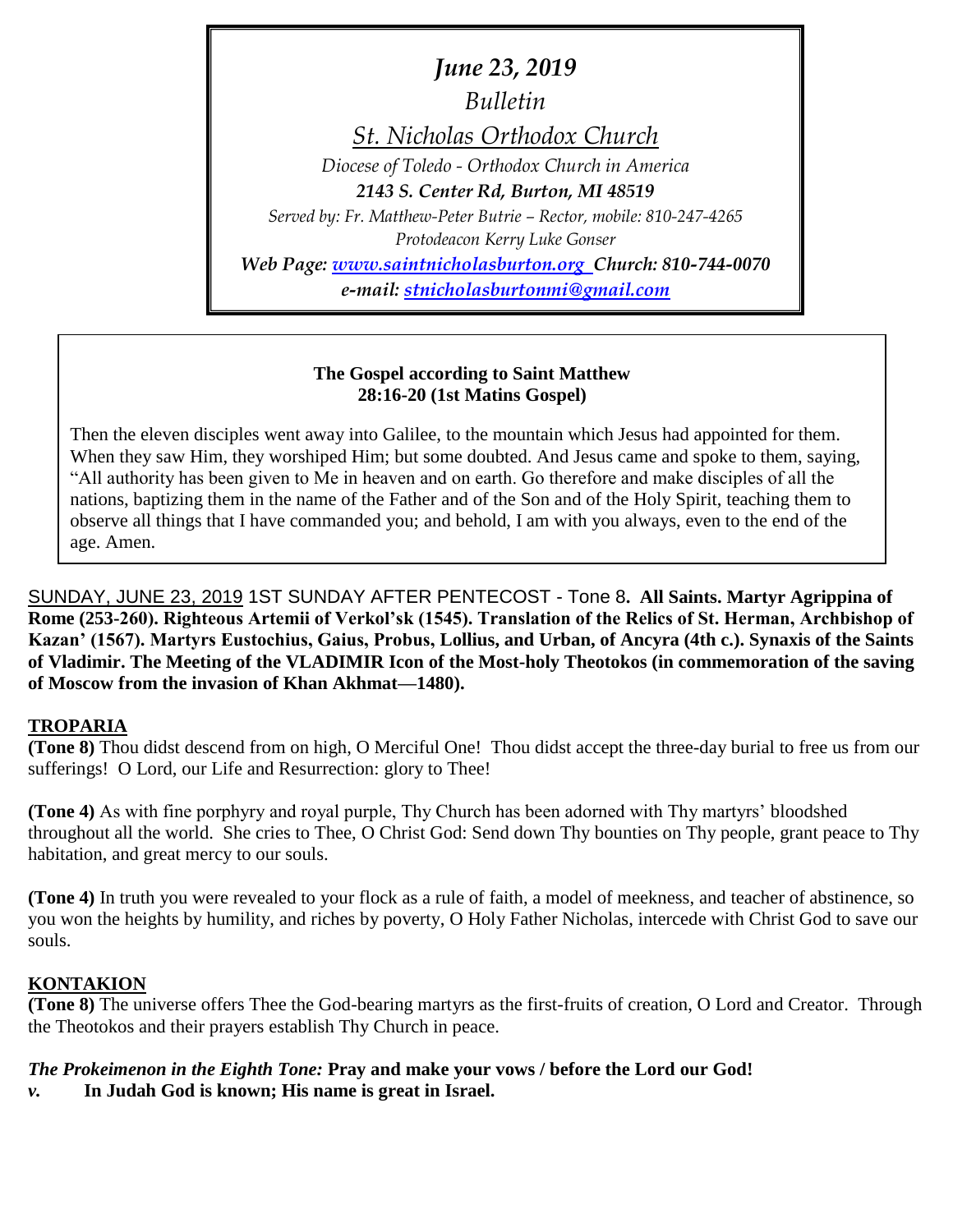**THE READING FROM THE EPISTLE OF PAUL TO THE HEBREWS (11:33-12:2)** *Brethren:* all the saints through faith conquered kingdoms, enforced justice, received promises, stopped the mouths of lions, quenched raging fire, escaped the edge of the sword, won strength out of weakness, became mighty in war, put foreign armies to flight. Women received their dead by resurrection. Some were tortured, refusing to accept release, that they might rise again to a better life. Others suffered mocking and scourging, and even chains and imprisonment. They were stoned, they were sawn in two, they were killed with the sword; they went about in skins of sheep and goats, destitute, afflicted, illtreated - of whom the world was not worthy - wandering over deserts and mountains, and in dens and caves of the earth. And all these, though well attested by their faith, did not receive what was promised, since God had foreseen something better for us, that apart from us they should not be made perfect. Therefore, since we are surrounded by so great a cloud of witnesses, let us also lay aside every weight, and sin which clings so closely, and let us run with perseverance the race that is set before us, looking to the pioneer and perfecter of our faith – Jesus.

#### *Alleluia, Tone 4*

#### *v:* **The righteous called, and the Lord heard them.**

*v:* **Many are the afflictions of the righteous; but the Lord delivers them out of them all.**

**THE HOLY GOSPEL ACCORDING TO MATTHEW (10:32-33, 37-38; 19:27-30)** At that time, Jesus said to His disciples: "So everyone who acknowledges me before men, I also will acknowledge before my Father who is in heaven; but whoever denies me before men, I also will deny before my Father who is in heaven. He who loves father or mother more than me is not worthy of me; and he who loves son or daughter more than me is not worthy of me; and he who does not take his cross and follow me is not worthy of me." Then Peter said in reply, "Lo, we have left everything and followed you. What then shall we have?" Jesus said to them, "Truly, I say to you, in the new world, when the Son of man shall sit on his glorious throne, you who have followed me will also sit on twelve thrones, judging the twelve tribes of Israel. And every one who has left houses or brothers or sisters or father or mother or children or lands, for my name's sake, will receive a hundredfold, and inherit eternal life. But many that are first will be last, and the last first."

#### **COMMUNION HYMN**

Rejoice in the Lord, O you righteous! Praise befits the just! Alleluia, Alleluia, Alleluia!

The "Heavenly King" prayer/hymn is commonly translated into English with "spirit of truth" or "the Spirit of truth". Both translations miss a definite article in the original Greek: "the Spirit of **the** Truth" (τὸ Πνεῦμα **τῆς** ἀληθείας). Why does it matter? Because the Truth is not a statement, but a person, Christ (cf. John 14:6 "Jesus said to him, 'I am the Way, and the Truth, and the Life…").

The Spirit is called here the Spirit of Christ, not the Spirit of a formulaic statement. By not understanding this, we are bound to keep repeating the wrong question "**What** is truth?" (John 18:38)–without a definite article!–and not finding an answer, with the Answer standing right in front of us.

The following quote from Fr. Lev Gillet is perfectly on point:

*Jesus did not say: 'I am showing you the way.' He said: 'I am the way.' He did not say, 'I am teaching you the truth.'; He said, 'I am the truth.' He did not say, 'I am giving you life'; He said, 'I am the life.' St. Paul will often speak of Christ in like terms: Christ is my life, He is our sanctification, our justice. We can speak of Christ in substantives, because He is the very substance of all good things, of all gifts. In Jesus a living person has replaced the law. It is no longer because of a written commandment that I shall shun murder and adultery, but because a person, Jesus Christ, has spoken, has lived and died in a way which henceforth constitutes the eternal model. Jesus abolishes and at the same time perfects the law. Like the river which flows into the seas, each drop of water which was in the river maintains its existence in the womb of the sea, but the river, as a river, no longer exists.* (A Monk of the Eastern Church, *Jesus: A Dialogue with the Savior* [Educational Resources, 1990], 29)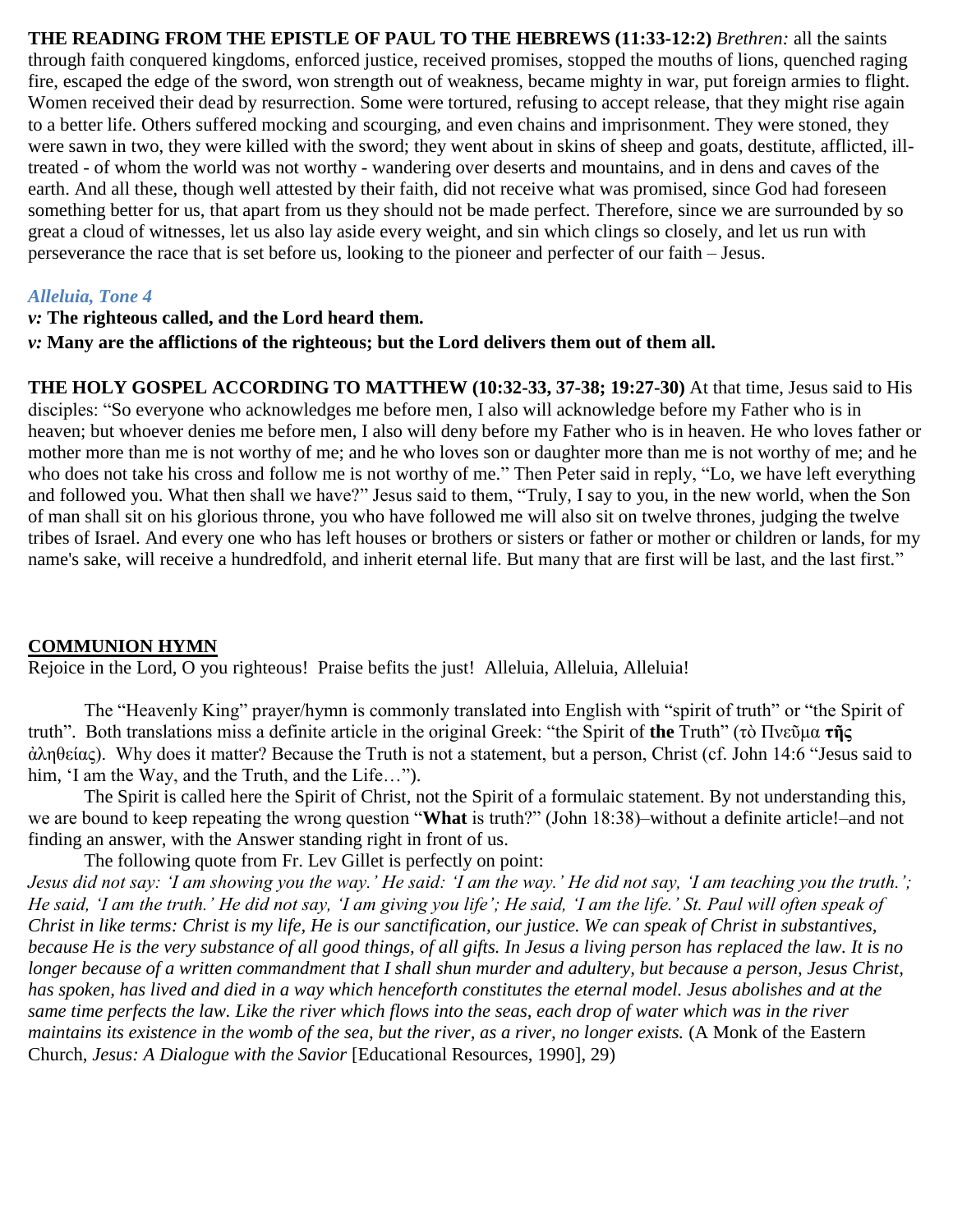### <del>လန္တိုး</del>၀ ခန္တို**း ခန္တိုေ ခန္တိုေ ခန္တိုေ ခန္တိုေ ခန္တိုေ** ခန္တိုေ ခန္တိုေ ခန္တိုေ **CANDLE INTENTIONS FOR THE HEALTH AND BLESSINGS OF**  God's blessings for good health to our granddaughters on their birthdays Anna (1 yr) June  $14^{\text{th}}$ , Rachel (15 yrs) June  $18^{\text{th}}$  & Elizabeth (6 yrs) June  $21^{\text{st}}$ . . Baba & Dedo Blessings for good health to Angelo, Michael, Christopher Thomas, Kerry, Paul, Steve, & Phil on Father's Day Christine Mary, Anna & Patsy Alex & Magda Popoff Feodosiy, Oleg, Galina, Nikolay, Nikolay & Irina Irina Irina Sivergina Fr. Tom, Fr. Dimitrie, Fr. Anthony, Matushka Rose Marie, Angelo, Christine, Aaron, Reggie, Alex, Irene, Rimi, Allen, Deborah, Susan, Luba, David, Anna, Walt, Calvin, Vladimir, Dorothy, Rose, David, Allison, Stojan, Mira, Bosa, Christopher, Jeanette, Nicholas, Margaret, Joseph, Ted, Marlene, Gladys, my family and friends Joe Tome Special Intention Joe Tome Nathan Fisher (brain tumor) Adams family **CANDLE INTENTIONS FOR BLESSED REPOSE** Jo Ann Havens Evanenko family John Goodman Evanenko family Blessed Repose to our sweet grandson Andrew Thomas Baba & Dedo Blessed Repose on Father's Day Chris, Lazo, Stavro, Sam & John, Carl Christine Peter Popoff & John Naum Alex & Magda Popoff Adelaida, Vasiliy, Vitaliy, Andrey, Galina & Nikolay Irina Sivergina Jo Ann Havens (40 days) Blessed Repose~Memory Eternal Dorothy Goodman ခရွို့လ ခရွို့လ ခရွို့လ ခရွို့လ ခရွို့လ ခရွို့လ ခရွို့လ ခရွို့လ ခရွို့လ ခရွို့လ ခရွို့လ ခရွို့လ ခရွို့လ ခရွို့လ

**WELCOME** to all our friends and visitors. Please join us in our fellowship hall.

**COFFEE, DONUTS & DESSERT** are provided today by Johnny Kantor in memory of his sister, Jo Ann Havens (40 days).

**CEDAR POINT TRIP** with St. Mary Magdalene on June  $25<sup>th</sup>$ . Contact Fr. Gabriel at  $810-750-1401/330-285-1740$ or email him at frgabrielsmm@gmail.com/ SMMOCAFenton@gmail.com for more information.

# **MAKE YOUR FAITHFUL SUMMER GIVING EASY AND CONVENIENT WITH GIVELIFY**



You can now donate to St. Nicholas with an app on your phone & as always, on our website. You can donate toward any fund even coffee hour. If you want to split a donation between different areas just include a memo indicating how you would like the funds applied.

**AUTOMATIC GIVING** is another option offered by most banks & credit unions using their automatic bill payment service. You can set it up so they send a check from your account to St. Nicholas for the amount you designate. This can be a done one time, weekly or monthly. Just call or go online with your banking institution to get the form you need.

# **OUR CHARITY MINISTRIES**

**HOPE IN A BOX** is collecting laundry soap for the month of June. Place the items in the blue box in the hall. Catholic Charities Community Closet will distribute the items.

**FOOD DRIVE** Place non-perishable food items in the other blue box in the hall.